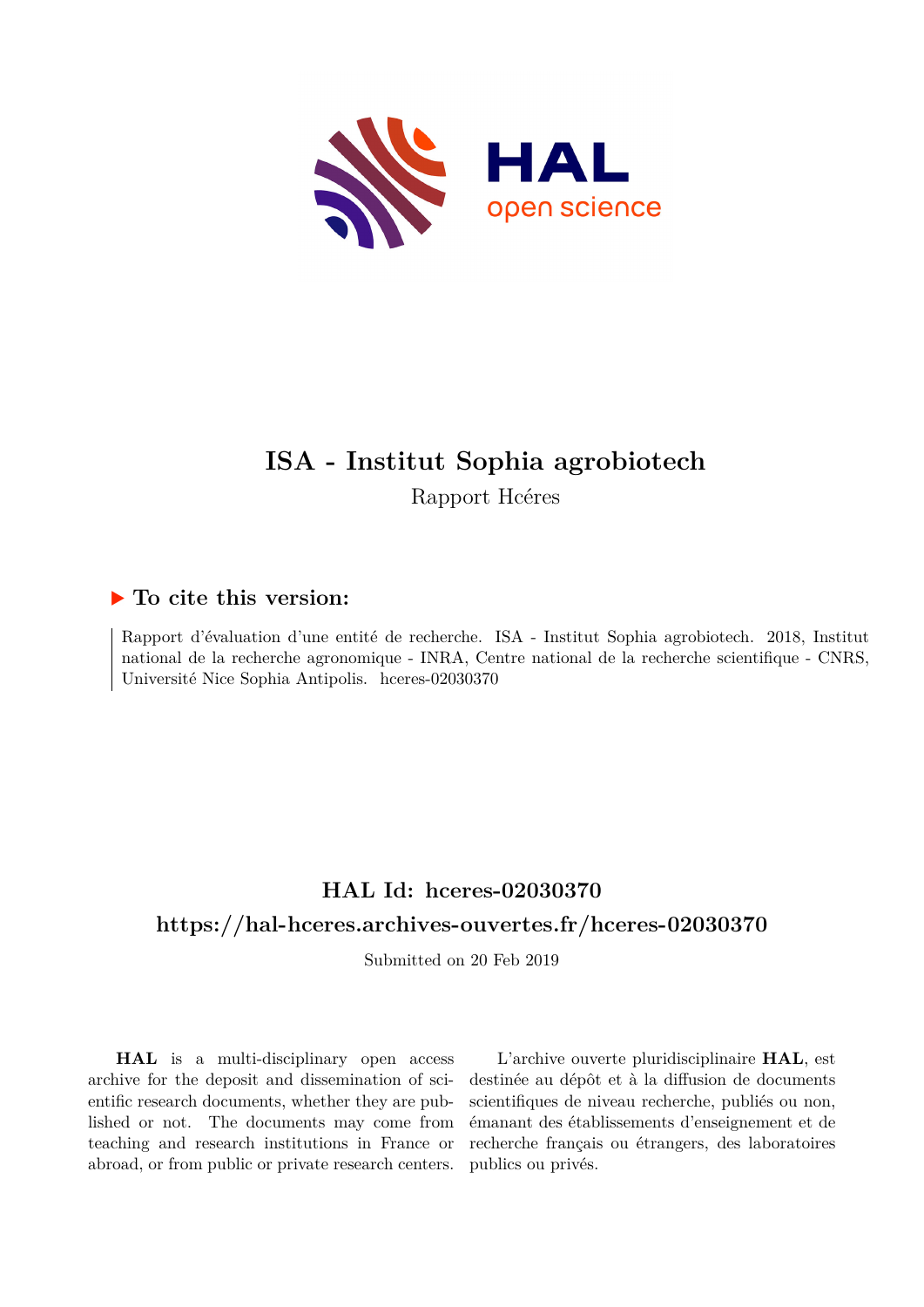

High Council for the Evaluation of Research and Higher Education

Department of Research Evaluation

report on research unit: Institut Sophia Agrobiotech ISA

under the supervision of the following institutions and research bodies:

Institut National de la Recherche Agronomique - INRA

Centre National de la Recherche Scientifique - CNRS

Université Nice Sophia Antipolis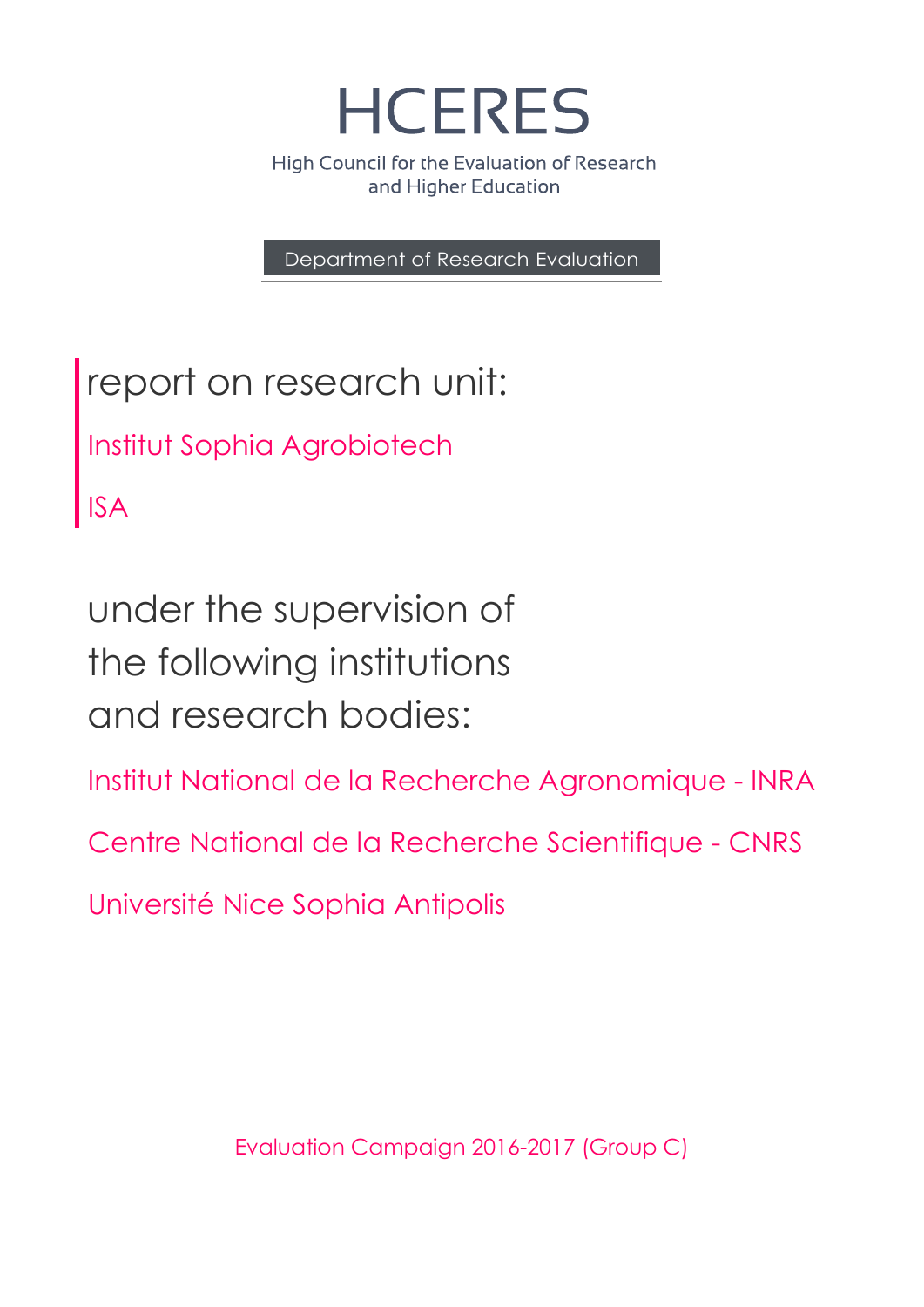**HCERES** 

High Council for the Evaluation of Research and Higher Education

Department of Research Evaluation

*In the name of HCERES,<sup>1</sup>*

Michel Cosnard, president

*In the name of the experts committee,<sup>2</sup>*

Dierk Scheel, chairman of the committee

1

Under the decree  $N_0$  2014-1365 dated 14 november 2014,

<sup>1</sup> The president of HCERES "countersigns the evaluation reports set up by the experts committees and signed by their chairman." (Article 8, paragraph 5)

<sup>2</sup> The evaluation reports "are signed by the chairman of the expert committee". (Article 11, paragraph 2)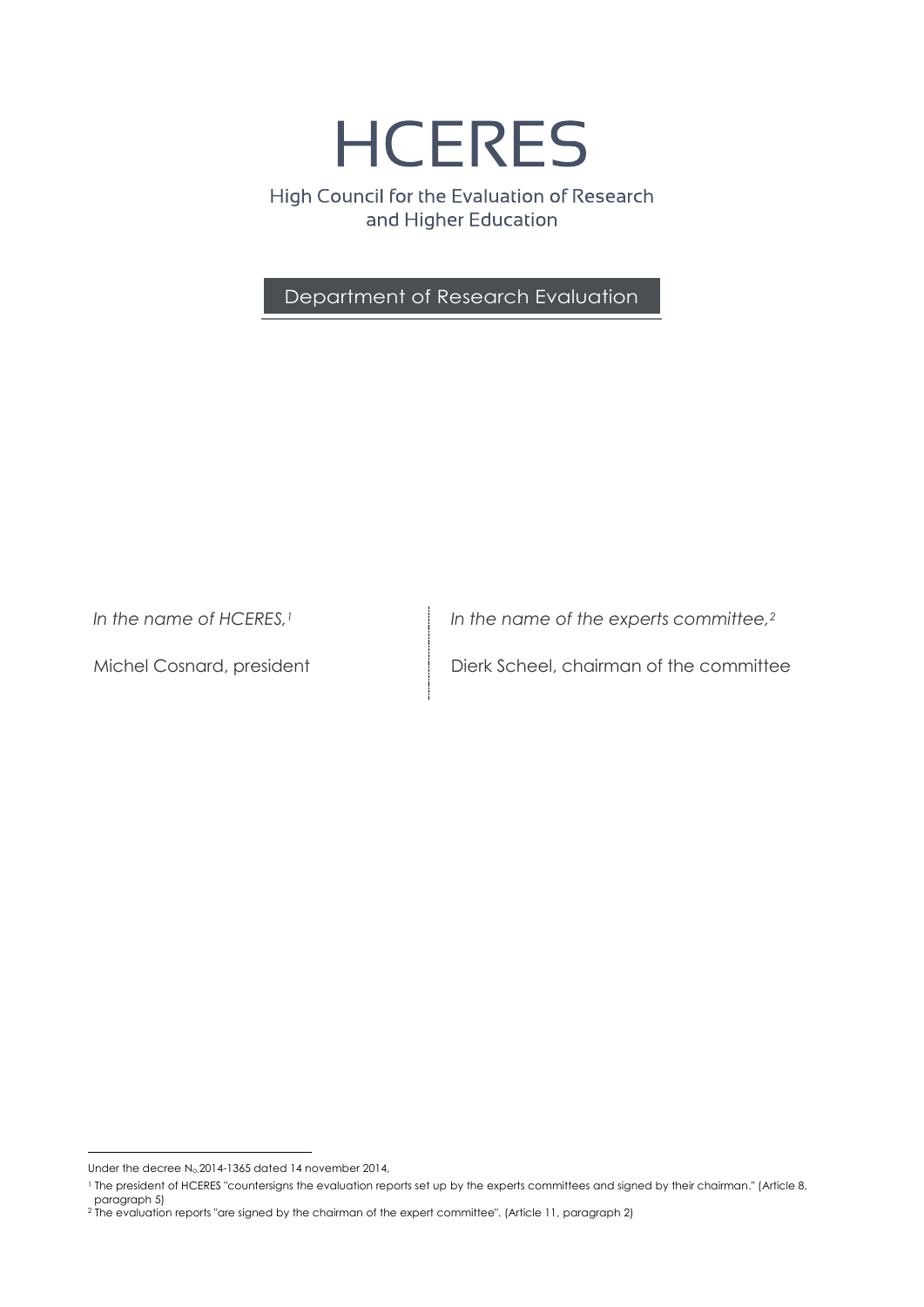# Evaluation report

This report is the sole result of evaluation by the expert committee, the composition of which is specified below.

The assessments contained herein are the expression of an independent and collegial reviewing by the committee.

| Unit name:                                  | Institut Sophia Agrobiotech |
|---------------------------------------------|-----------------------------|
| Unit acronym:                               | ISA                         |
| Label requested:                            | <b>UMR</b>                  |
| Current number:                             | 2106                        |
| Name of Director<br>$(2016 - 2017)$ :       | Mr Pierre ABAD              |
| Name of Project Leader<br>$(2018 - 2022)$ : | Mr Philippe CASTAGNONE      |

# Expert committee members

| Chair:   | Mr Dierk SCHEEL, Leibniz Institute of Plant Biochemistry, Germany       |
|----------|-------------------------------------------------------------------------|
| Experts: | Mr Matthieu ARLAT, University of Toulouse (representative of the CoNRS) |
|          | Mr Jean-Luc LE QUERE, INRA (representative of supporting personnel)     |
|          | Mr Andrew LIEBHOLD, US Forest Servicen, Morgantown, West Virginia, USA  |
|          | Mr Gary LOAKE, University of Edinburgh, Scotland                        |
|          | Ms Karen Mccoy, CNRS, Montpellier                                       |
|          | Ms Anne REPELLIN, IEES Paris (representative of the CNU)                |
|          | Mr Thierry SIMONNEAU, INRA, Montpellier                                 |
|          | Mr Elio Sucena, Instituto Gulbenkian de Ciência Oeiras, Portugal        |

Scientific delegate representing the HCERES:

Mr Serge DELROT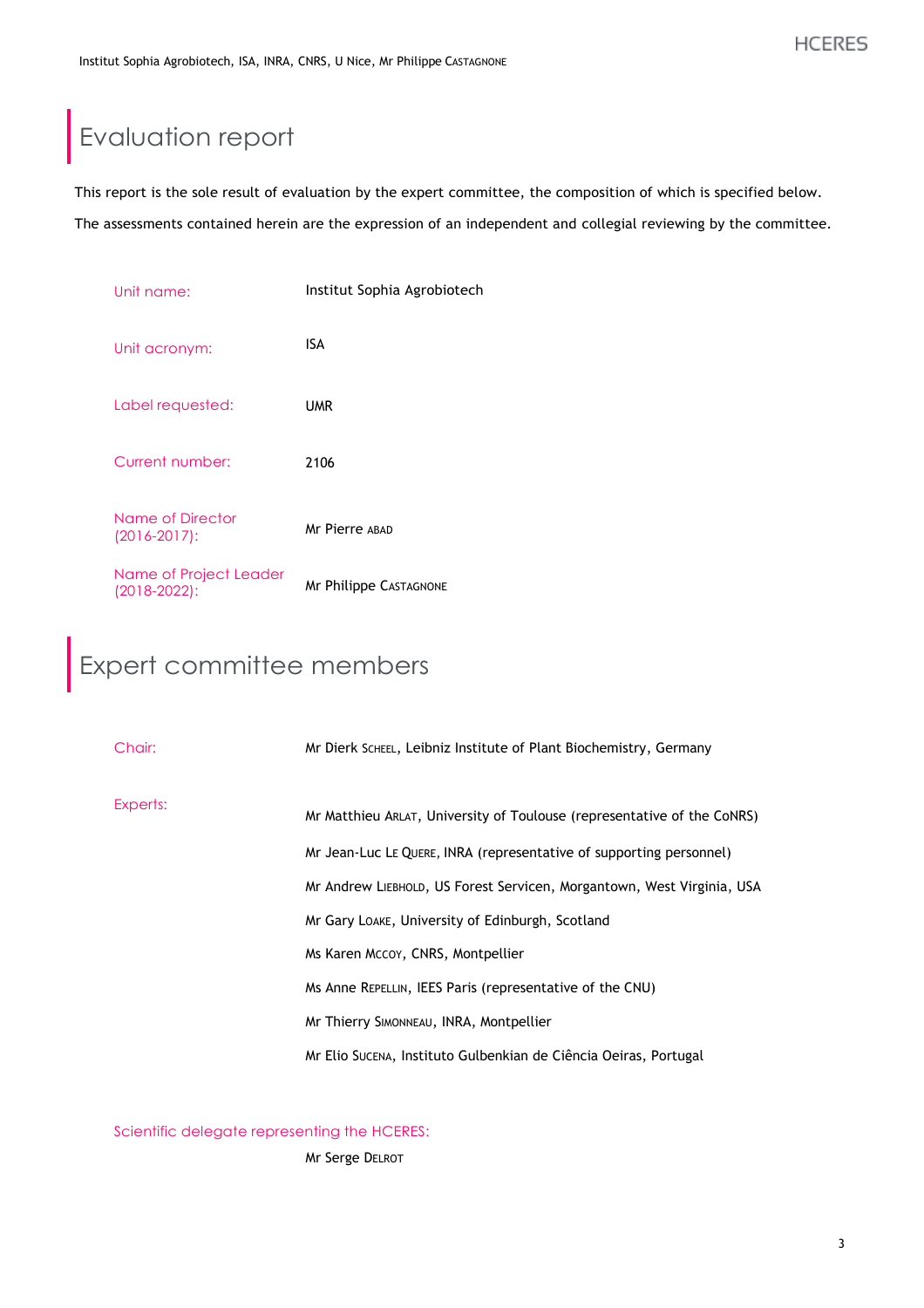Representatives of supervising institutions and bodies:

Mr Christian LANNOU, INRA

Ms Catherine RECHENMANN, CNRS

Head of Doctoral School:

Mr Thomas LAMONERIE, ED n°85, « Sciences de la Vie et de la Santé »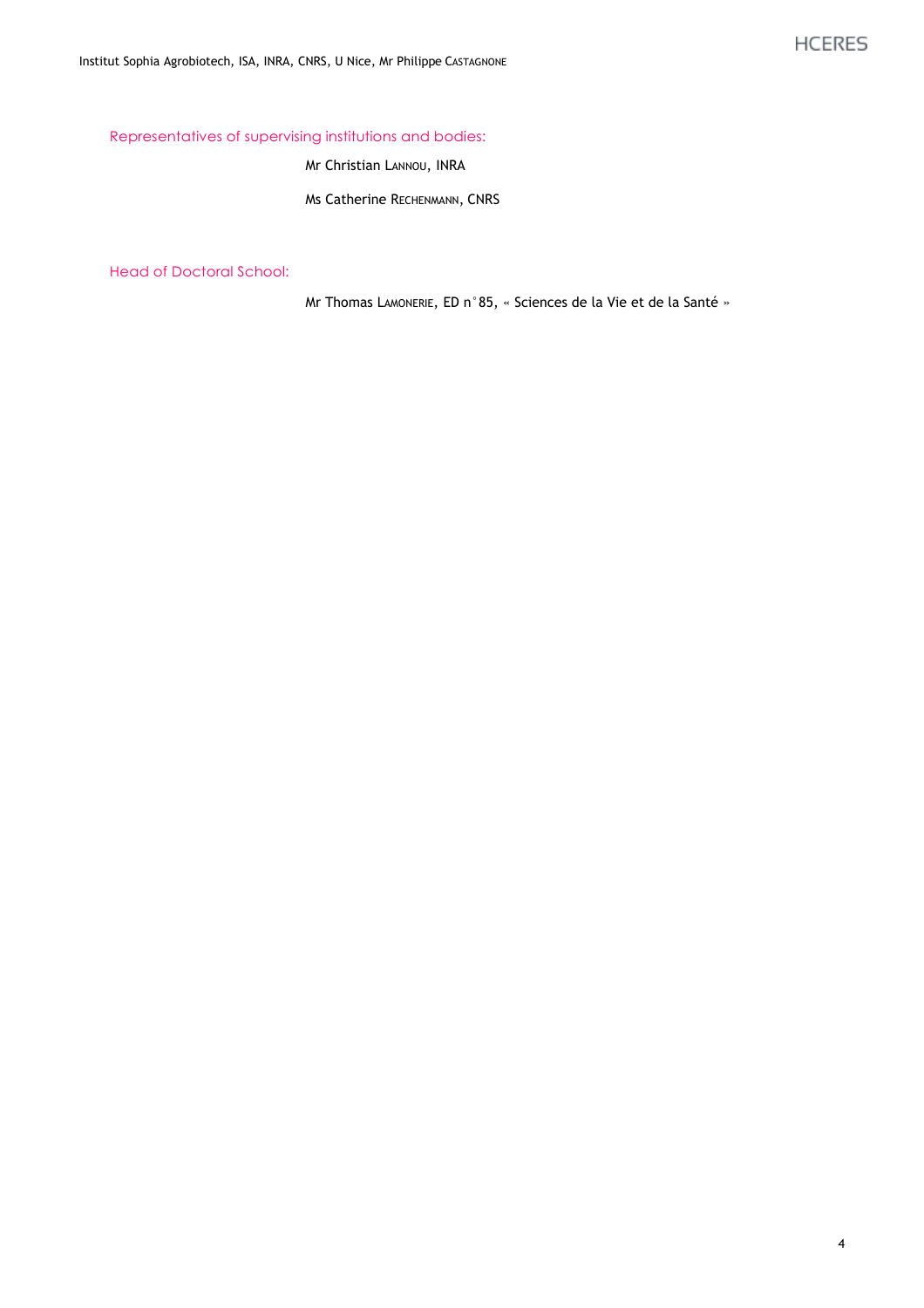## 1 · Introduction

#### History and geographical location of the unit

The creation of an Agrobiosciences center in Sophia Antipolis results of a long process that first led to the recognition of the center of Sophia Antipolis by INRA in 2006, with a "Pôle de Santé des Plantes" (PSP, Plant Health Pole) that aimed to gather the local forces existing around this topic in a unique large research unit (TGU).

PSP was restructured in 2008, with the formal recognition of three units on the site of Sophia Antipolis. A large UMR, named "Interactions Biotiques et Santé Végétale" (IBSV, Biotic Interactions and Plant Health), was co-supervised by INRA, University of Nice Sophia Antipolis (UNS) and CNRS. The two other units named "Lutte Biologique" (UELB, Biological Control) and "Recherches Intégrées en Horticulture" (URIH, Integrated Research in Horticulture), were only affiliated to INRA.

During the next four-year contract, the scientific development of the three units was thus deliberately oriented towards convergence on shared projects. As a result of the last AERES evaluation in 2011, the three former units finally merged into a single UMR, named "Institut Sophia Agrobiotech" (ISA, Sophia Agrobiotech Institute) for the period 2012- 2016.

#### Management team

Present contract:

director: Mr Pierre ABAD;

deputy directors: Ms Christine PONCET, Ms Marylène POIRIÉ;

Administrator: Ms Frédérique LAVIROTTE.

Future contract:

director: Mr Philippe CASTAGNONE;

deputy directors: Ms Frédérique LAVIROTTE.

#### HCERES nomenclature

SVE1 Agronomie, Biologie Végétale, Écologie, Environnement, Évolution.

SVE2 Biologie Cellulaire, Imagerie, Biologie Moléculaire, Biochimie, Génomique, Biologie Systémique, Développement, Biologie Structurale.

#### Scientific domains

The scientific domains covered by the unit include various aspects of plant/pathogen interactions and plant protection, from the molecular to the agro-system levels.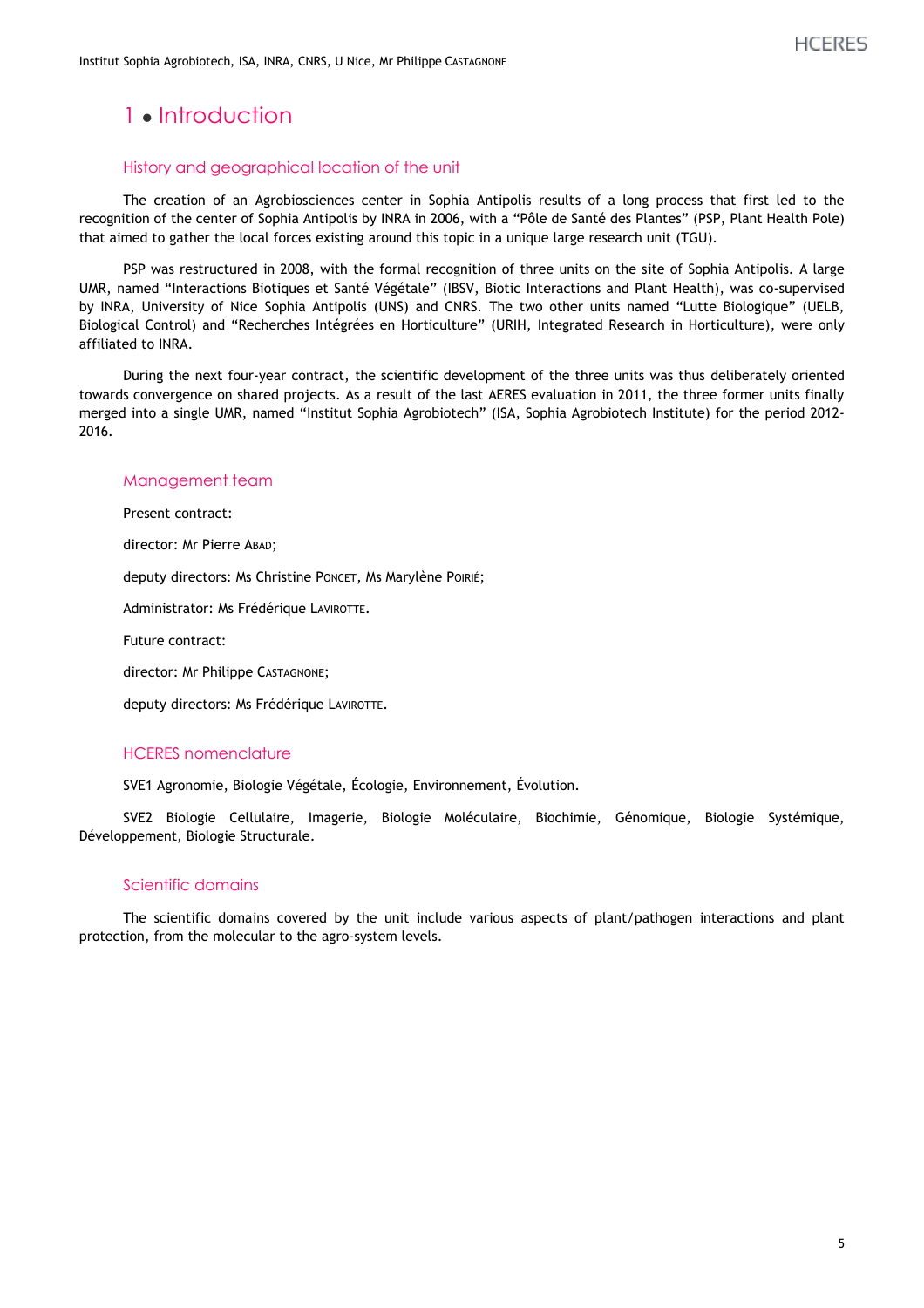#### Unit workforce

| Unit workforce                                                         | Number on<br>30/06/2016 | Number on<br>01/01/2018 |
|------------------------------------------------------------------------|-------------------------|-------------------------|
| N1: Permanent professors and similar positions                         | 15                      | 15                      |
| N2: Permanent researchers from Institutions and similar positions      | 36                      | 35                      |
| N3: Other permanent staff (technicians and administrative personnel)   | 80                      | 78                      |
| N4: Other researchers (Postdoctoral students, visitors, etc.)          | $\overline{2}$          |                         |
| N5: Emeritus                                                           | 8                       |                         |
| N6: Other contractual staff (technicians and administrative personnel) | 27                      |                         |
| N7: PhD students                                                       | 38                      |                         |
| <b>TOTAL N1 to N7</b>                                                  | 206                     |                         |
| Qualified research supervisors (HDR) or similar positions              | 31                      |                         |

| Unit record                                                                   | From 01/01/2011<br>to 30/06/2016 |
|-------------------------------------------------------------------------------|----------------------------------|
| PhD theses defended                                                           | 35                               |
| Postdoctoral scientists having spent at least 12 months in the unit           | 28                               |
| Number of Research Supervisor Qualifications (HDR) obtained during the period | 8                                |